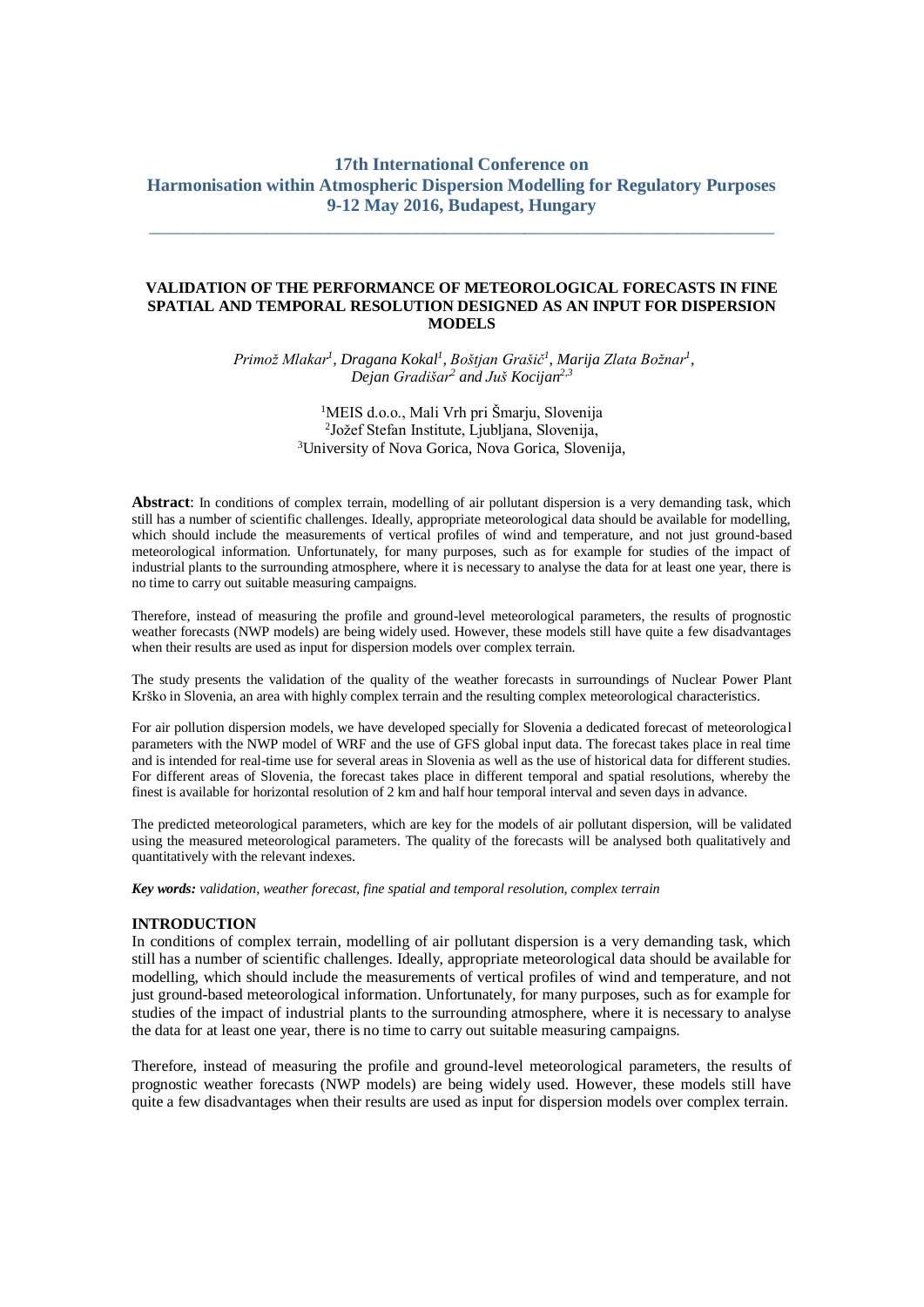This paper dedicates special attention to a qualitative wind forecast, which is a basic parameter in pollution modelling. An additional parameter, which can lead to an incorrect assessment of the stability of the atmosphere with the wrong forecast, is the forecast of global solar radiation.

The aim of this paper is to demonstrate the quality of the forecast of meteorological parameters, which are important for modelling air pollutants expansion, on an actual example of Slovenia, which is a country with a very complex terrain in the slipstream on the sunny side of the Alps.

Our final goal is that on harmonization initiative we should harmonize criteria how well should be prognostic meteorology prepared when it is used for air pollution dispersion modelling.

# **METHODOLOGY**

When modelling the meteorological parameters above a complex terrain, we must be aware in the first place that the modelled meteorological description of the atmosphere must be a good match with the actual description in all three spatial dimensions, namely also vertically. Therefore, we are required to use an area where we dispose the quality measurements of meteorological parameters in the higher layers of the atmosphere in order to validate the modelled meteorological parameters.

Thus, we chose the area in Slovenia in the vicinity of the town of Krško because the Krško Nuclear Power Plant is located there, which takes exemplary care of its meteorological measuring system. This measuring system includes four ground level meteorological stations at the bottom of a half-open basin, and an additional SODAR station, which provides quality measurements of the wind directions and speed up to 500m above the ground. A MEIS weather forecast system, which gives the forecast for Slovenia for 7 days ahead in half-hour steps, and with a cell sized to 14km, and subsequently it gives the forecast for seven days ahead in half-hour steps with a cell sized to 2km horizontally for a narrower area in the vicinity of Krško is validated. The forecast s has been compared to the forecast of the MEIS Kooreg model, which gives the forecast for the entire Slovenia for 2 days ahead with a cell sized to 4km horizontally. The forecasts in all the examples is performed with the WRF model and global American input GFS data. (Mlakar et al., 2014, Mlakar et al., 2015).

We focused on the first day of the forecast in the validation for all three modules. However, we are of course aware that in the event of the validation of the forecast for several days ahead, the quality of the forecast would diminish. According to our opinion, the forecast validation for the first day is also a solid assessment for the validation of reanalyses. Reanalyses in general may provide better results than the real forecasts, however, they are important because they are a traditional source of meteorological data for the events, when the atmospheric dispersion modelling is performed for a period that has already passed (and not in a continuous on-line mode, as is the case at the Krško Nuclear Power Plant).

We used one a year of forecasts and one year of measured data from the meteorological station at the location of the Krško Nuclear Power Plant, SODAR provided data only for six months within the chosen one-year-period interval due to a breakdown. Firstly, we validated the forecasts of the basic meteorological quantities for the bottom layer of the atmosphere. Validation of precipitation is a particular problem. Validation concluded with the validation of wind at higher altitudes. We use the traditional numeric estimators: RMSE (root-mean-square error), PCC (Pearson's correlation coefficient), MFB (mean fractional bias), FAC2 (The factor of the modelled values within a factor of two of the observations) and SMSE (standardized mean-squared error) as defined in the paper by Kocijan et al. (2016).

### **RESULTS**

In Tables 1–12, we firstly gathered the values for the basic meteorological parameters, predicted with three different configurations of the WRF model (configurations are marked based on the horizontal size of the cells, and additionally with an internal code of the WRF configuration).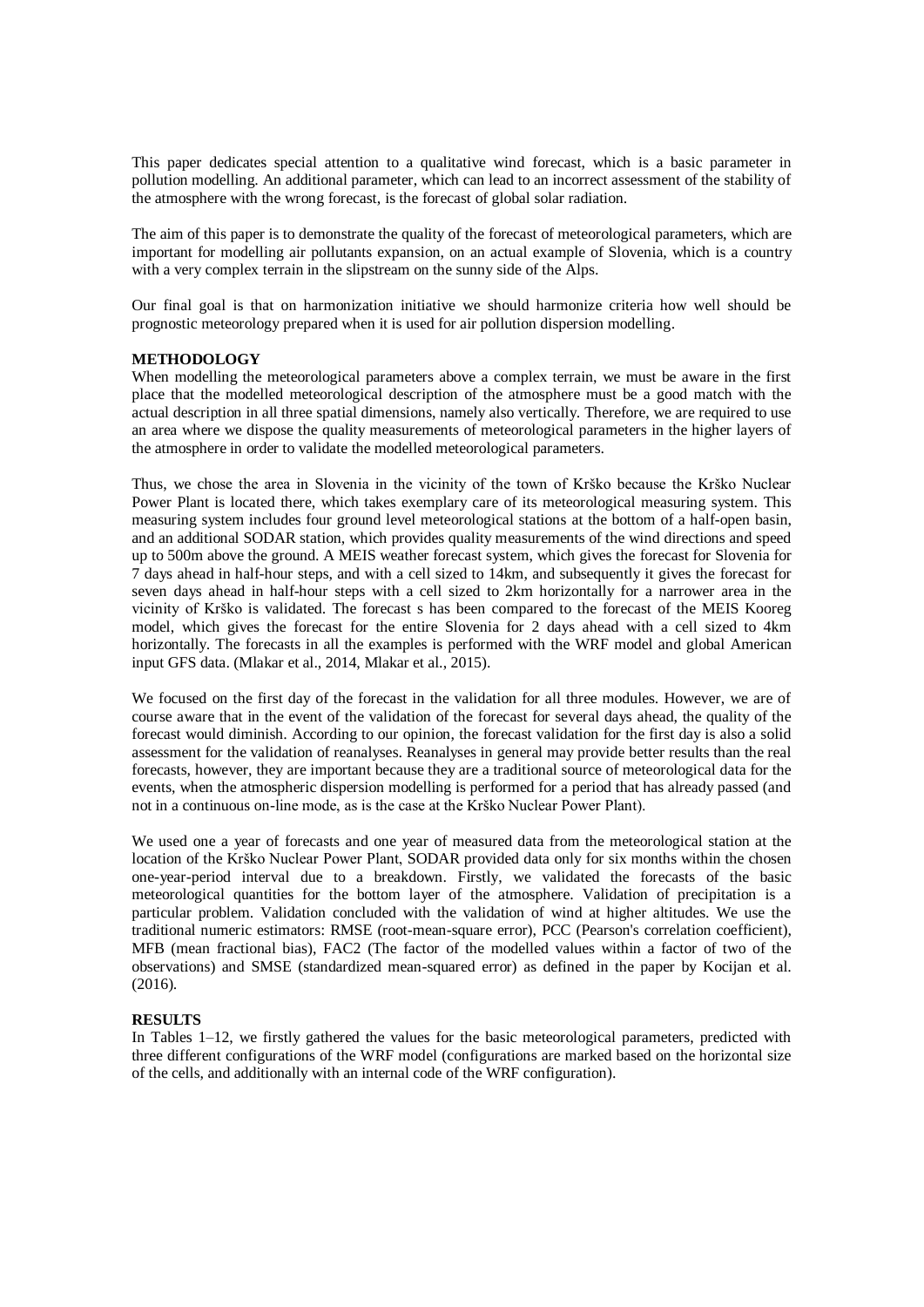| <b>Table 1.</b> Temperature validation results at 2m |            |                                                                       |                                                    |                                                                                      |             |  |  |  |
|------------------------------------------------------|------------|-----------------------------------------------------------------------|----------------------------------------------------|--------------------------------------------------------------------------------------|-------------|--|--|--|
| <b>MODEL</b>                                         | <b>PCC</b> | <b>RMSE</b>                                                           | <b>MFB</b>                                         | FAC <sub>2</sub>                                                                     | <b>SMSE</b> |  |  |  |
| <b>WRF04 - 4km</b>                                   | 0.97       | 2.38                                                                  | 0.047                                              | 0.87                                                                                 | 0.07        |  |  |  |
| $WRF26 - 2km$                                        | 0.97       | 2.52                                                                  | 0.073                                              | 0.86                                                                                 | 0.08        |  |  |  |
| <b>WRF31-14km</b>                                    | 0.97       | 2.75                                                                  | 0.127                                              | 0.85                                                                                 | 0.09        |  |  |  |
|                                                      |            |                                                                       |                                                    |                                                                                      |             |  |  |  |
| Table 2. Temperature validation results at 10m       |            |                                                                       |                                                    |                                                                                      |             |  |  |  |
| <b>MODEL</b>                                         | <b>PCC</b> | <b>RMSE</b>                                                           | <b>MFB</b>                                         | FAC <sub>2</sub>                                                                     | <b>SMSE</b> |  |  |  |
| $WRF04 - 4km$                                        | 0.97       | 2.55                                                                  | 0.042                                              | 0.87                                                                                 | 0.08        |  |  |  |
| $WRF26 - 2km$                                        | 0.96       | 2.77                                                                  | 0.114                                              | 0.86                                                                                 | 0.10        |  |  |  |
| <b>WRF31-14km</b>                                    | 0.97       | 3.01                                                                  | 0.198                                              | 0.84                                                                                 | 0.12        |  |  |  |
|                                                      |            |                                                                       |                                                    |                                                                                      |             |  |  |  |
|                                                      |            | Table 3. Relative air humidity validation results at 2m               |                                                    |                                                                                      |             |  |  |  |
| <b>MODEL</b>                                         | <b>PCC</b> | <b>RMSE</b>                                                           | <b>MFB</b>                                         | FAC 2                                                                                | <b>SMSE</b> |  |  |  |
| <b>WRF04-4km</b>                                     | 0.68       | 15.86                                                                 | 0.065                                              | 0.99                                                                                 | 0.65        |  |  |  |
| $WRF26 - 2km$                                        | 0.71       | 14.61                                                                 | 0.034                                              | 0.99                                                                                 | 0.55        |  |  |  |
| <b>WRF31-14km</b>                                    | 0.72       | 13.91                                                                 | 0.010                                              | 0.99                                                                                 | 0.50        |  |  |  |
|                                                      |            |                                                                       |                                                    |                                                                                      |             |  |  |  |
|                                                      |            |                                                                       | Table 4. Air pressure validation results           |                                                                                      |             |  |  |  |
| <b>MODEL</b>                                         | <b>PCC</b> | <b>RMSE</b>                                                           | <b>MFB</b>                                         | FAC <sub>2</sub>                                                                     | <b>SMSE</b> |  |  |  |
| <b>WRF04-4km</b>                                     | 0.994      | 2.09                                                                  | 0.002                                              | 1.00                                                                                 | 0.08        |  |  |  |
| $WRF26 - 2km$                                        | 0.991      | 4.42                                                                  | 0.004                                              | 1.00                                                                                 | 0.37        |  |  |  |
| <b>WRF31 - 14km</b>                                  | 0.918      | 18.63                                                                 | 0.019                                              | 1.00                                                                                 | 6.52        |  |  |  |
|                                                      |            |                                                                       |                                                    |                                                                                      |             |  |  |  |
|                                                      |            |                                                                       | Table 5. Global solar radiation validation results |                                                                                      |             |  |  |  |
| <b>MODEL</b>                                         | <b>PCC</b> | <b>RMSE</b>                                                           | <b>MFB</b>                                         | FAC <sub>2</sub>                                                                     | <b>SMSE</b> |  |  |  |
| <b>WRF04-4km</b>                                     | 0.92       | 111.87                                                                | 0.945                                              | 0.69                                                                                 | 0.20        |  |  |  |
| $WRF26 - 2km$                                        | 0.92       | 113.83                                                                | 0.974                                              | 0.68                                                                                 | 0.21        |  |  |  |
| <b>WRF31-14km</b>                                    | 0.92       | 113.11                                                                | 0.945                                              | 0.69                                                                                 | 0.21        |  |  |  |
|                                                      |            |                                                                       |                                                    |                                                                                      |             |  |  |  |
|                                                      |            |                                                                       | Table 6. Precipitation validation results          |                                                                                      |             |  |  |  |
| <b>MODEL</b>                                         | <b>PCC</b> | <b>RMSE</b>                                                           | <b>MFB</b>                                         | FAC <sub>2</sub>                                                                     | <b>SMSE</b> |  |  |  |
| $\overline{\text{WRF04}-4\text{km}}$                 | 0.20       | 0.43                                                                  | 0.017                                              | 0.30                                                                                 | 1.21        |  |  |  |
| $WRF26 - 2km$                                        | 0.18       | 0.44                                                                  | 0.019                                              | 0.34                                                                                 | 1.25        |  |  |  |
| WRF31 – 14km                                         | 0.30       | 0.39                                                                  | $-0.056$                                           | 0.26                                                                                 | 1.00        |  |  |  |
|                                                      |            |                                                                       |                                                    |                                                                                      |             |  |  |  |
|                                                      |            | <b>Table 7.</b> Wind velocity validation results at the height of 10m |                                                    |                                                                                      |             |  |  |  |
| <b>MODEL</b>                                         | <b>PCC</b> | <b>RMSE</b>                                                           | <b>MFB</b>                                         | FAC 2                                                                                | <b>SMSE</b> |  |  |  |
| <b>WRF04-4km</b>                                     | 0.58       | 1.50                                                                  | $-0.305$                                           | 0.60                                                                                 | 1.88        |  |  |  |
| WRF26 – 2km                                          | 0.52       | 1.44                                                                  | $-0.234$                                           | 0.58                                                                                 | 1.74        |  |  |  |
| <b>WRF31-14km</b>                                    | 0.54       | 1.66                                                                  | $-0.507$                                           | 0.56                                                                                 | 2.30        |  |  |  |
|                                                      |            |                                                                       |                                                    |                                                                                      |             |  |  |  |
|                                                      |            | Table 8. Wind direction validation results at the height of 10m       |                                                    |                                                                                      |             |  |  |  |
| <b>MODEL</b>                                         | <b>PCC</b> | <b>RMSE</b>                                                           | <b>MFB</b>                                         | FAC <sub>2</sub>                                                                     | <b>SMSE</b> |  |  |  |
| <b>WRF04-4km</b>                                     | 0.45       | 104.85                                                                | 0.101                                              | 0.71                                                                                 | 1.16        |  |  |  |
| $WRF26 - 2km$                                        | 0.41       | 110.76                                                                | 0.056                                              | 0.71                                                                                 | 1.29        |  |  |  |
| <b>WRF31-14km</b>                                    | 0.41       | 115.41                                                                | 0.153                                              | 0.67                                                                                 | 1.41        |  |  |  |
|                                                      |            |                                                                       |                                                    |                                                                                      |             |  |  |  |
|                                                      |            |                                                                       |                                                    | Table 9. Wind velocity validation results at the height of 220m (SODAR measurements) |             |  |  |  |
| <b>MODEL</b>                                         | <b>PCC</b> | <b>RMSE</b>                                                           | <b>MFB</b>                                         | FAC <sub>2</sub>                                                                     | <b>SMSE</b> |  |  |  |
| <b>WRF04-4km</b>                                     | 0.65       | 3.99                                                                  | $-0.507$                                           | 0.57                                                                                 | 2.04        |  |  |  |
| <b>WRF26 – 2km</b>                                   | 0.64       | 4.76                                                                  | $-0.628$                                           | 0.49                                                                                 | 2.90        |  |  |  |
| WRF31 – 14km                                         | 0.65       | 3.89                                                                  | $-0.476$                                           | 0.57                                                                                 | 1.94        |  |  |  |
|                                                      |            |                                                                       |                                                    |                                                                                      |             |  |  |  |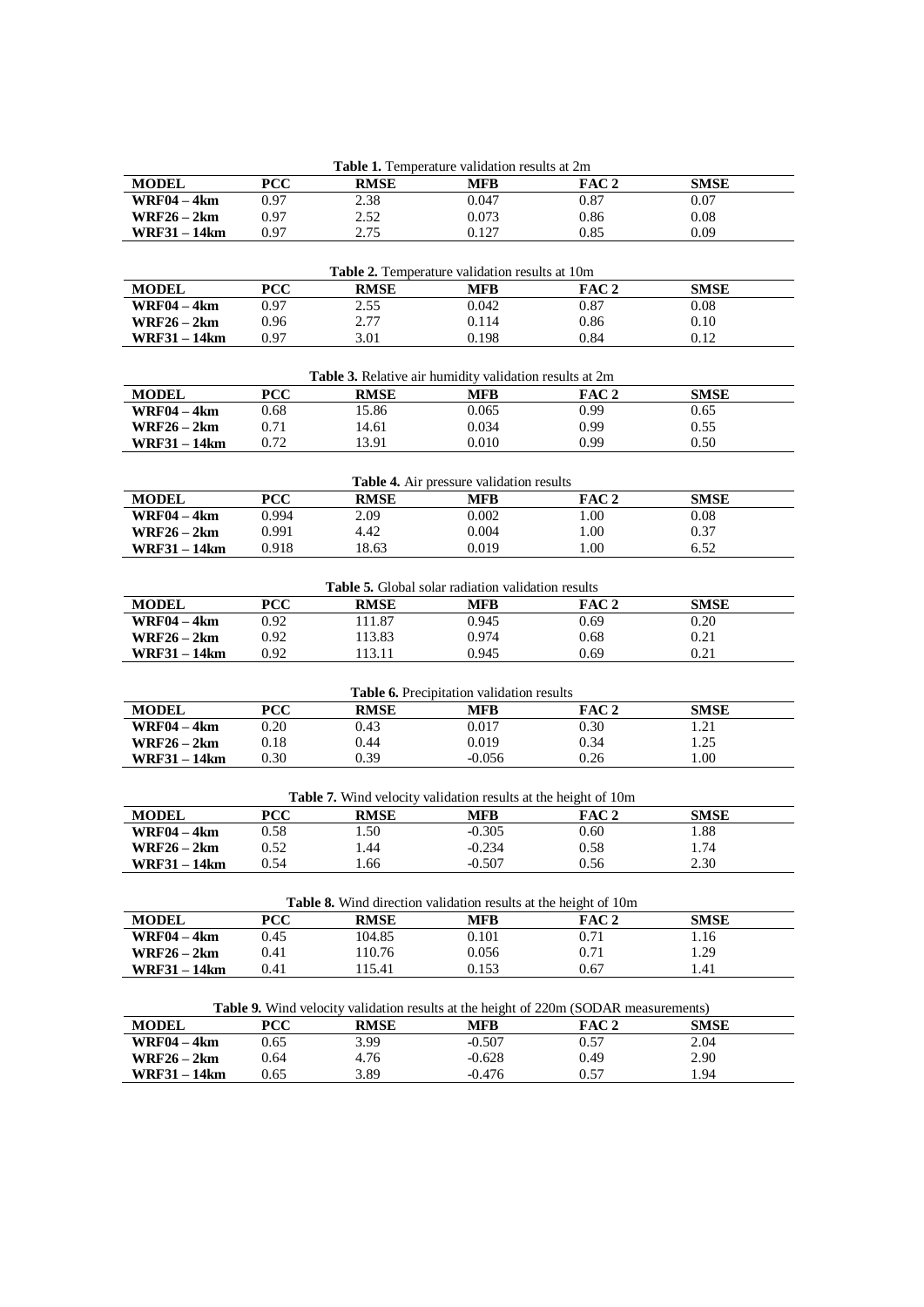| <b>MODEL</b>        | <b>PCC</b> | <b>RMSE</b> | <b>MFB</b> | FAC 2                                                                                        | <b>SMSE</b> |
|---------------------|------------|-------------|------------|----------------------------------------------------------------------------------------------|-------------|
| <b>WRF04 – 4km</b>  | 0.62       | 89.35       | 0.021      | 0.77                                                                                         | 0.78        |
| $WRF26 - 2km$       | 0.60       | 91.57       | 0.006      | 0.78                                                                                         | 0.82        |
| <b>WRF31 – 14km</b> |            | 91.35       | 0.030      | 0.77                                                                                         | 0.81        |
|                     | 0.60       |             |            | <b>Table 11.</b> Wind velocity validation results at the height of 440m (SODAR measurements) |             |
| <b>MODEL</b>        | <b>PCC</b> | <b>RMSE</b> | <b>MFB</b> | FAC 2                                                                                        | <b>SMSE</b> |
| <b>WRF04 – 4km</b>  | 0.65       | 4.78        | $-0.303$   | 0.71                                                                                         | 1.56        |
| $WRF26 - 2km$       | 0.70       | 4.94        | $-0.371$   | 0.68                                                                                         | 1.67        |

| <b>Table 12.</b> Wind direction validation results at the height of 440m (SODAR measurements) |       |             |       |                  |             |  |  |
|-----------------------------------------------------------------------------------------------|-------|-------------|-------|------------------|-------------|--|--|
| <b>MODEL</b>                                                                                  | PCC – | <b>RMSE</b> | MFB   | FAC <sub>2</sub> | <b>SMSE</b> |  |  |
| WRF04 – 4km                                                                                   |       | 61.31       | 0.026 | 0.83             | 0.34        |  |  |
| WRF26 – 2km                                                                                   |       | 59 11       | 0.015 | 0.83             | ก จว        |  |  |

**WRF31 – 14km** 0.71 59.81 0.017 0.82 0.33

For the parameters: **air temperature at 2m and 10m above the ground, relative air humidity at 2m**, air pressure and global solar radiation, which are relatively easy to predict, we may see that the WRF 2km and WRF 4km configurations are very similar, and that they both achieved extremely good values. There are major discrepancies with the WRF 14km configuration, as a 14km large cell in the horizontal direction is substantially a too homogeneous area at the ground, which does not see the proper characteristics of the atmosphere over highly complex terrain. The values of the estimator in the **precipitation analysis** are bad, but for the proper validation, we would have to analyse, for example, radar measurements and compare them with the forecast models. In our case, we validated the model by a spot metering of the precipitation at the location of the Krško Nuclear Power Plant. The problem with the precipitation is the extremely stochastic nature of storms, and additionally there is also some shift in space and time even between forecasts and the actual front passage. Due to averaging through a larger cell, the WRF 14km configuration is better than the other two with precipitation. In the analysis of the ground wind for the wind speed at the location of the Krško Nuclear Power Plant, the WRF 2km and WRF 4km configurations are again more successful, and they are exchanging the title as the best configuration based on the estimator. Thus, Figure 1 additionally also displays a scatter plot for all three configurations. It is evident from this chart that the WRF 2km makes less exaggerations than the WRF 4km. A forecast of a too strong ground wind over a complex terrain is a known issue of our NWP models. This issue is very disturbing for atmospheric dispersion modelling as a stronger wind means better dispersion in general. Therefore, the WRF 2km is the best configuration for atmospheric dispersion modelling. We only took into consideration the values expressed in angle degrees for the verification of the wind direction, and we did not perform special analyses of the circular nature of the wind direction. The verification of the forecast of wind at higher altitudes of 220m and 440m respectively with the SODAR measurements (as shown in Figures 2 and 3) has shown that matching the forecasts of wind improves with height, which confirms the usefulness of forecasts of wind in the higher layers for the purpose of air pollution modelling. With the altitude, also the difference between the success of an individual WRF configuration decreases, where we are able to achieve good results even with the use of a lower spatial resolution.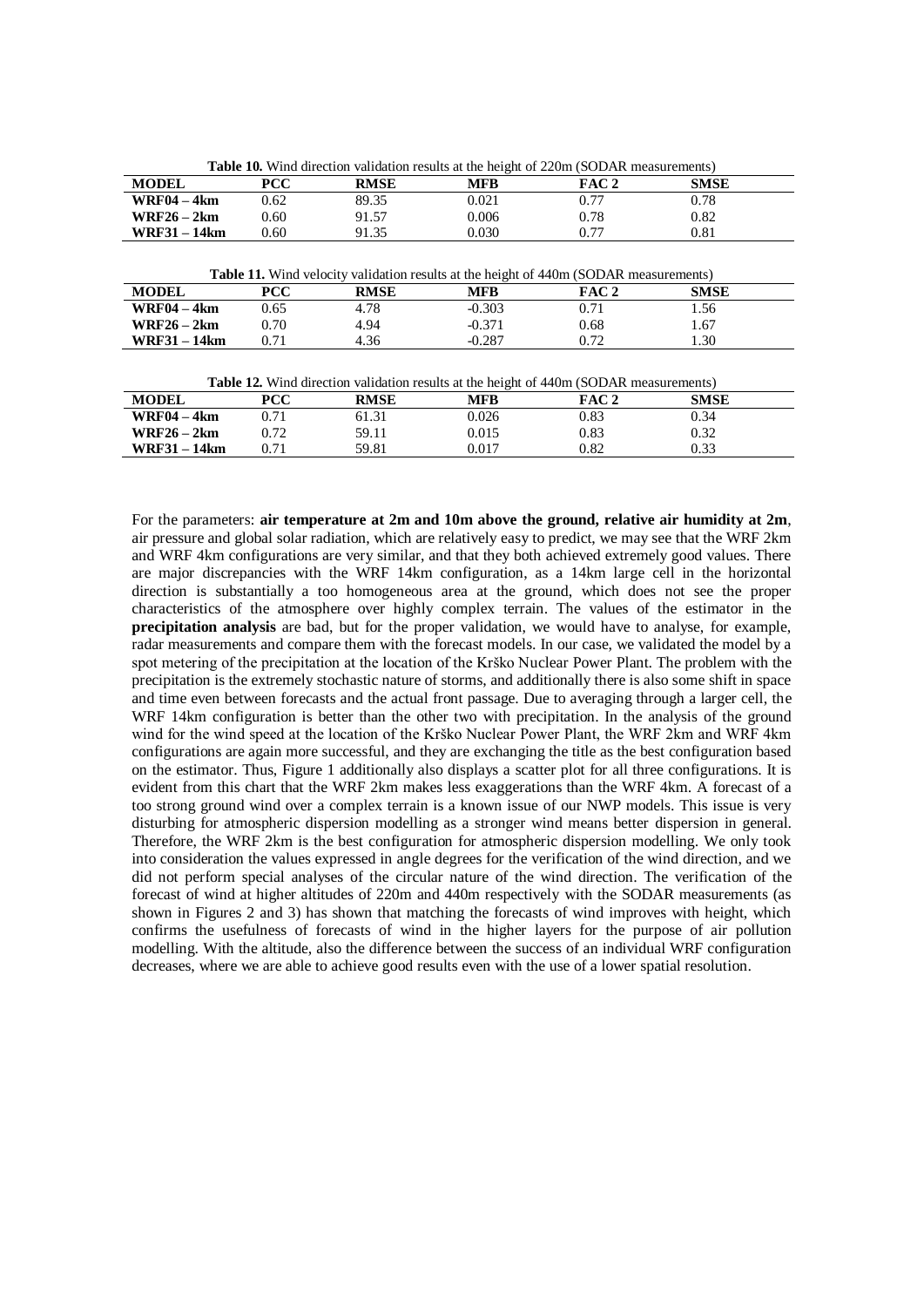

6  $Y = 1,0073x + 2.9661$  $\frac{1}{2}$ 0.9782x + 2.4694  $0.8992x + 3.160$  $\overline{4}$ windSpeed(k) pWindSpeed(k) pWindSpeed(k)  $\overline{a}$ -<br>Linear (pWindSp ed(k))  $\overline{\phantom{a}}$ .<br>Linear (pWindSpeed(k)) -Linear (pWindSpeed(k)) 8 10 12 14 16 18 20  $6^{\circ}$ 6 8 10 12 14 16 18 20  $\overline{2}$  $\overline{a}$ 6  $\mathbf 0$ 4 0 surements [m/s]  $r = 12$ mea meas

**Figure 3.** Scatter plot for wind speed at 440m (SODAR measurements)

# **CONCLUSION**

 $\overline{1}$ 

 $\mathbf{o}$ 

This paper presents the validation of forecasting the basic meteorological parameters, used for atmospheric dispersion modelling. Validation has been carried out with the measured data at the location of the Krško Nuclear Power Plant in Slovenia with a very complex terrain, which makes the modelling much more difficult. Both ground measurements and also SODAR measurements of the vertical profile of the wind were used for the validation. The values for the first day of forecast are subject to validation. We have shown that the forecasts are very good most of the time, we only have to be slightly more careful in the interpretation of the wind direction, and the speed of the ground wind, and also with the interpretation of precipitation, which is generally still a major challenge for the NWP models.

#### **ACKNOWLEDGEMENT**

This research was supported by the Slovenian Research Agency Projects No. L1-4154(A), L2—5475(C) and L2―6762(B). We are grateful to Nuclear Power Plant Krško for meteorological data.